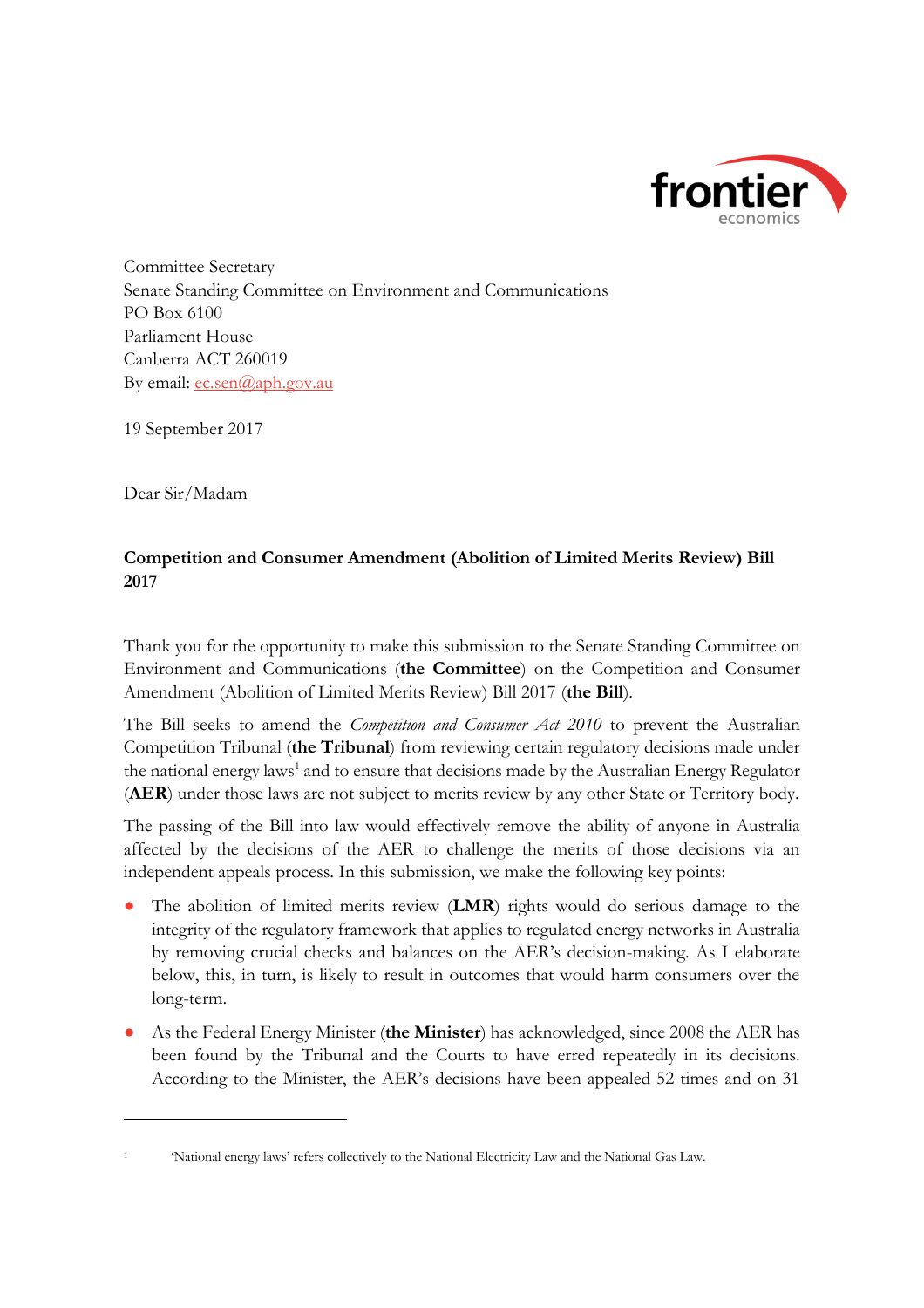occasions the AER's decisions have been found by the Tribunal and the Courts to have been made incorrectly. Many of these errors have involved the AER systematically setting the revenues that regulated energy networks are allowed to recover *below* their efficient costs – which is not permitted under the regulatory rules that the AER must apply under the national energy laws.

- Under the current law, the merits review of an AER decision can only succeed if it can be established that (a) the AER's decision contained an error, and (b) correcting that error is likely to lead to a materially preferable decision in the long-term interest of consumers. Logically then, abolishing LMR would have no effect if the AER's decisions were free from error. So the proposed abolition of LMR will only have an effect insofar as it allows an erroneous AER decision to go unchallenged and therefore uncorrected.
- Given the AER's very poor track record in this regard, it is predictable that removal of the accountability provided by LMR is likely to encourage the AER to make more erroneous decisions in future that force regulated businesses to under-recover their efficient costs.
- Under these circumstances, a rational response from regulated businesses would be to withhold future network investments for fear that the AER may not allow the recovery of the efficient cost of those investments. Sustained under-investment would, over the medium-to-long-term, compromise the safety, reliability and security of the electricity grid and gas supply system that millions of Australian households and businesses rely on. Australian energy consumers would need to content themselves with unsafe and unreliable energy supply — exacerbating the existing energy crisis — and possibly pay billions of dollars in the future to fund catch-up investment, once the system approaches breaking point. Neither of these outcomes would promote the long-term interests of energy consumers.
- It is precisely to avoid these undesirable outcomes that most mature regulatory regimes around the world — including in New Zealand, the United Kingdom and Germany have some form of merits review regime. The abolition of LMR would be regressive and put Australia out of step with other advanced economies.
- In September 2016, the Council of Australian Governments Energy Council (COAG) commenced a consultation of potential reforms to the existing LMR arrangements. One of the options canvassed by COAG was the abolition of LMR. The responses to the COAG consultation — including from consumer groups, who this Bill purports to protect indicated overwhelming support for the idea that the existing LMR arrangements should be retained but improved. Indeed, some consumer groups submitted to COAG that abolition of LMR would remove an important legal protection that consumers currently benefit from. I agree very strongly with these sentiments. The Federal Government's efforts to remove LMR ignores the submissions received by COAG. It is difficult to see how the removal of legal protections to consumers serves their long-term interests.
- It is also worth noting that the Federal Government's decision to unilaterally abolish LMR tramples on an agreement with the Commonwealth, which was entered into in good faith by the States when the National Electricity Market (**NEM**) was first established. At that time, the States ceded their powers (including powers to regulate the energy networks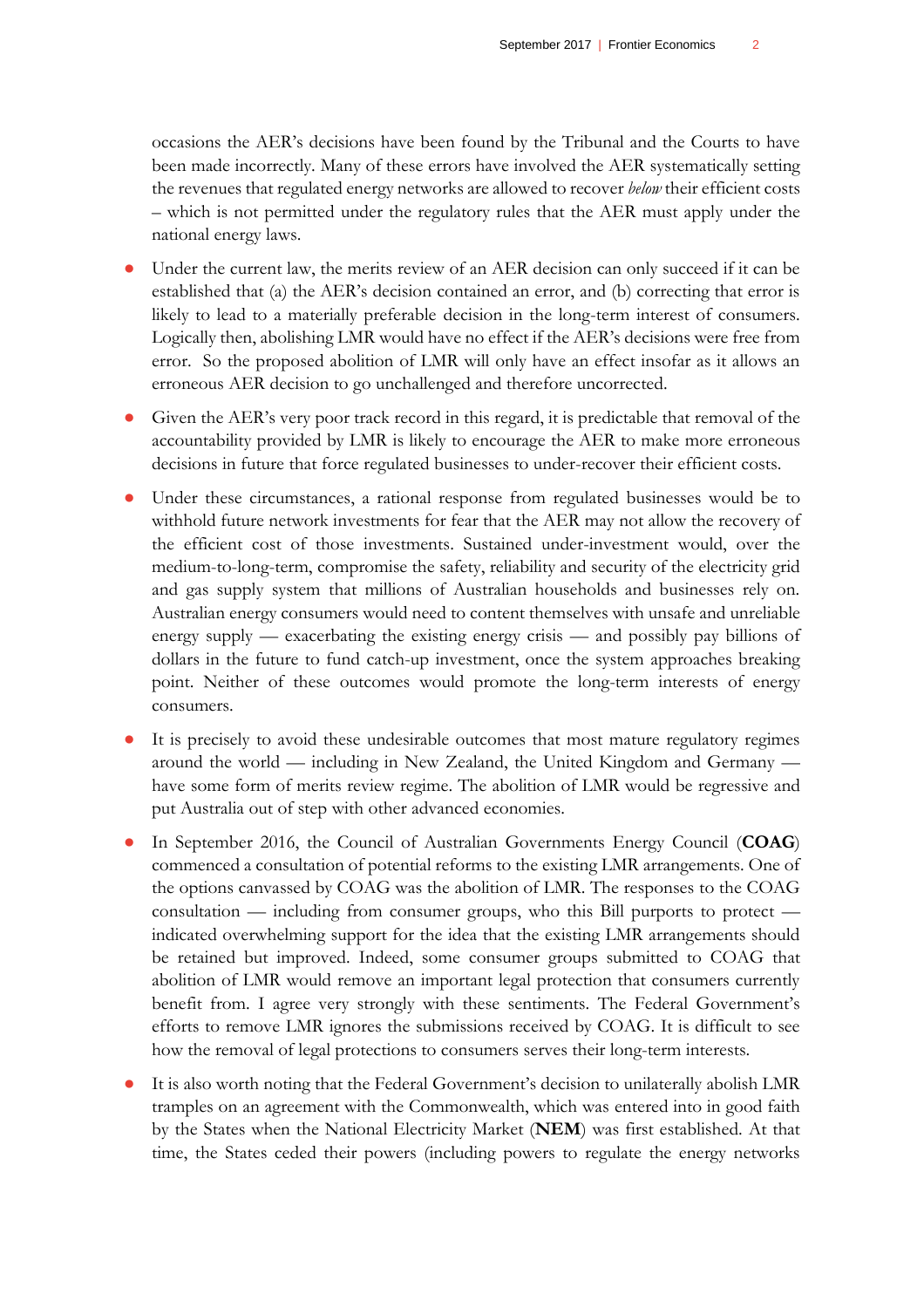within their jurisdictions) to the Commonwealth on the basis that any changes to arrangements governing the NEM and the Australian gas market would occur only with the unanimous support of COAG. Under the original agreement, the Commonwealth and the States were to be equal partners. There was not unanimous agreement within COAG to abolish LMR. COAG was in the process of reviewing the LMR arrangements when the Federal Government, impatient for an 'announceable', declared that it would unilaterally scrap LMR. This demonstration of contempt by the Federal Government for the COAG process and for the original agreement with the States should be a concern to all members of the Committee.

- As I explain in this submission, it is certainly possible to improve the LMR regime, by streamlining the AER's regulatory process as well as any subsequent LMR process. A number of recommendations in this regard were made to COAG by consumer groups and others. However, the Federal Government has simply brushed these proposals aside for reasons of political expediency.
- To date, the entire debate surrounding the LMR arrangements has ignored a fundamental question: why has the AER erred so frequently and egregiously in its application of the rules, such that the Tribunal and the Courts have had to step in repeatedly to correct the AER's decisions? It should be clear to any objective observer that the AER, in its current form, is incapable of applying the regulatory rules that it is charged by law to administer. Rather than diagnosing this as the real problem, and addressing it squarely, the Federal Government is seeking, with this Bill, to give the AER carte blanche to continue making more bad decisions with impunity. Any serious review of the LMR arrangements should involve a root-and-branch investigation of the AER's decision-making track record, the way in which it assesses and evaluates evidence, its competence to deal with fundamental economic and regulatory issues, and the value-for-money the AER is providing to the Australian public.

For these reasons, I urge the Parliament to reject the Bill.

#### *The regulatory framework and the role of LMR*

Monopoly energy networks in Australia are regulated. The rules that govern how these businesses are to be regulated are set by an independent rule maker, the Australian Energy Market Commission (**AEMC**). These rules are then applied by the AER to periodically set the revenues that the networks are allowed to earn.

The rules essentially say that the AER must approve revenues that allow the networks to recover their minimum efficient costs, but no more.

Merits review arrangements in relation to revenue reset decisions made by AER have been an integral part of the regulatory framework since 2008. Australia is not alone in having such arrangements. Internationally, merits review arrangements are a standard part of developed, high-quality regulatory regimes that involve industries with significant private sector investment. Examples of developed economies that have merits review regimes include New Zealand, the United Kingdom and Germany – to name just three.

The acknowledged benefits of merits reviews by policymakers overseas are many: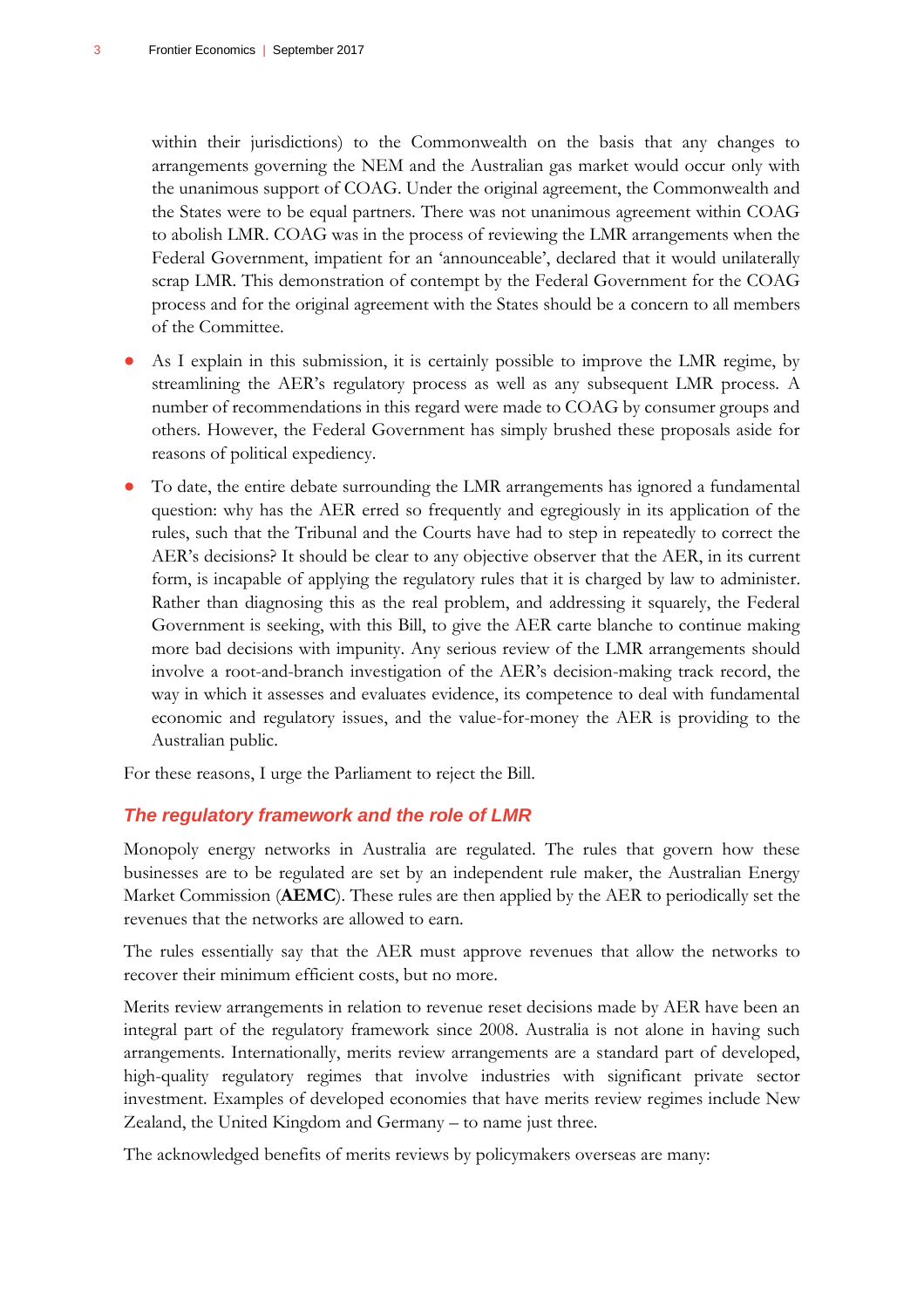- Merits reviews offer protection to regulated businesses and to consumers against erroneous regulatory decisions that would otherwise go uncorrected. The AER's track record in the Courts demonstrates that regulatory errors do occur, and therefore protection against material regulatory error is necessary. It is important to recognise that abolition of the LMR regime would remove consumers' rights to challenge the merits of AER determinations as much as those of regulated businesses.
- Review by an independent adjudicator can protect society against partisan regulatory decisions arising from inappropriate political influence, regulatory capture, where the regulator favours the vested interests it regulates, or from a mistaken notion that it should act as a champion of consumers to the detriment of the legitimate commercial interests of the businesses it regulates.
- Merits reviews can help clarify how complex regulatory rules, and economic and legal principles, should be interpreted and applied. The regulator can use interpretive precedents to refine and improve its future decisions. Indeed, without merits reviews, it is not clear how the AER would even know that one of its decisions contains an error.
- By providing checks and balances, merits reviews can enhance the accountability of the regulator, and also promote confidence (amongst consumers and investors) in the regulatory process.
- The safeguards against regulatory errors and caprice provided by merits reviews reduces uncertainty for investors in regulated networks, who are typically making very long-lived investments, so face cost recovery over long and otherwise uncertain horizons. Such safeguards should keep regulated networks' cost of capital low and, therefore, the costs borne by consumers over the long-run.

### *The AER's track record*

 $\overline{a}$ 

As the Federal Energy Minister's own analysis reveals, the AER has a very poor track record of applying the rules correctly, and the Tribunal and the Courts have repeatedly had to step in to correct those errors in the long-term interests of consumers. The Minister notes in a recent media release that since 2008, regulated businesses have appealed the AER's decisions 52 times, and on 31 occasions the Courts have found error in the AER's decisions.<sup>2</sup> In nearly all of the instances the AER was found to have erred, its decision had the effect of setting the revenues that regulated businesses would be permitted to earn below their efficient costs – contrary to the requirements of the regulatory rules.

It is important to note that under the current LMR regime, a business or consumer group can successfully challenge an aspect of an AER decision only if they can establish that:

The AER has made one of a specified set of errors; and

<sup>&</sup>lt;sup>2</sup> Josh Frydenberg, Securing our energy future, media release, 20 June 2017. <http://www.joshfrydenberg.com.au/guest/mediaReleasesDetails.aspx?id=379> (accessed 18 September 2017).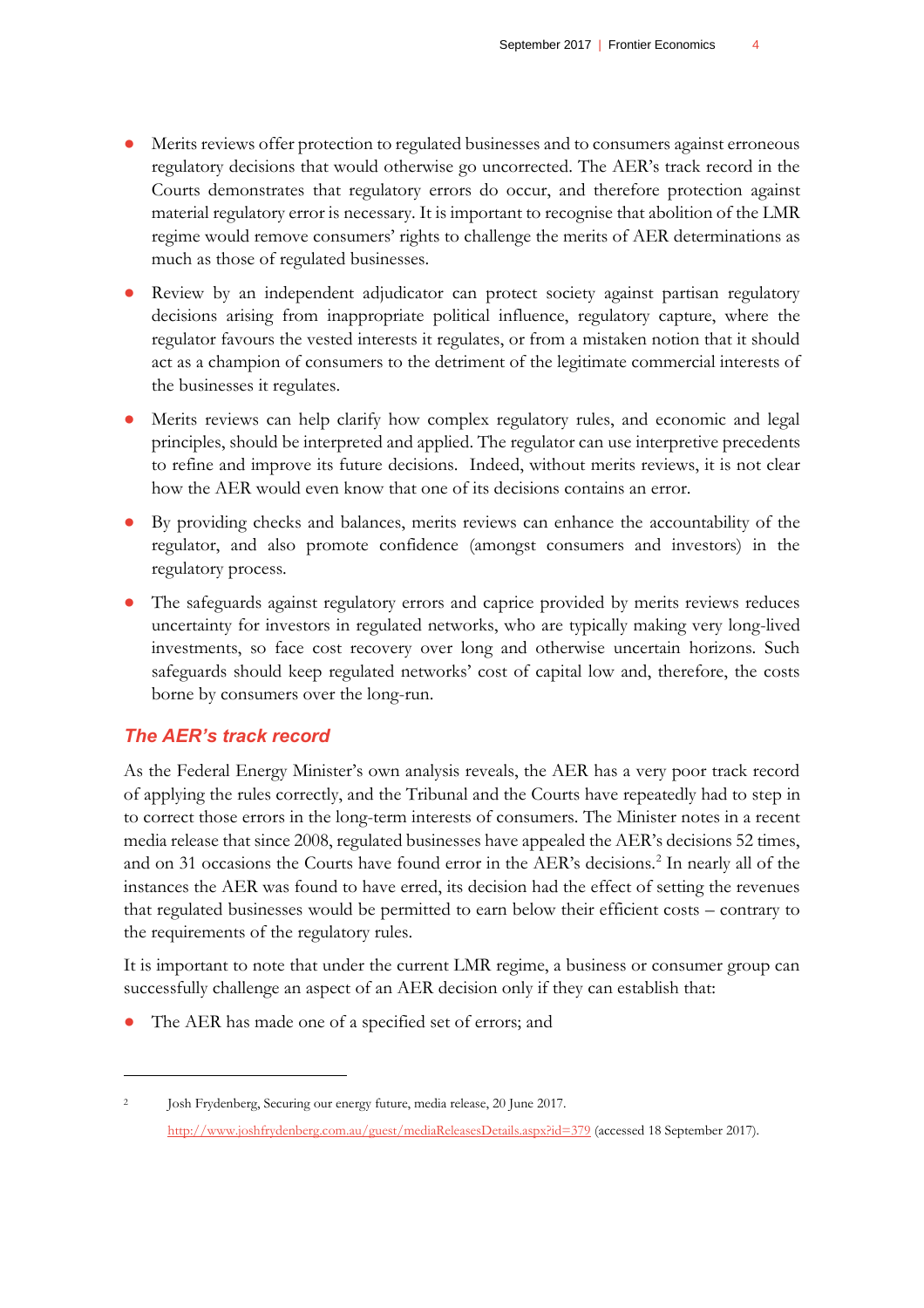● Correcting that error would result in a materially preferable decision in the long term interests of consumers.

This prevents parties from pursuing frivolous appeals that favour only the interests of regulated businesses.

Furthermore, under refinements made to the LMR regime in 2013, the Tribunal can only vary, set aside or remit a decision back to the AER if an alternative decision would be materially preferable in that it would, or would likely, *promote the long term interests of consumers*.

This means that, contrary to the Federal Government's assertions, in all of the recent appeals in which the AER's decisions were set aside or varied, the Tribunal (and Federal Court) did so to promote the long term interests of consumers. The Courts have not, as the Minister asserts, "ruled against consumers" – to do so would be contrary to the law.

# *Removal of LMR would undermine confidence in the regulatory system and deter efficient investment*

Given the AER's extremely poor track record, it is predictable that any move to remove LMR rights would cause regulated businesses to worry that the AER will, in future, continue to make erroneous decisions that force businesses to recover revenues below the efficient costs they need to incur in order to supply energy services safely, reliably and securely to consumers. A rational response to such concerns would be for regulated businesses to withhold otherwise efficient and necessary investments.

Sustained under-investment would, over the medium-to-long-term, degrade the safety, reliability and security of the electricity grid and gas supply system that millions of Australian households and businesses rely on. This country is already suffering from an energy crisis stemming from investment uncertainty created by the Federal Government's incoherent energy policy and ad hoc, unpredictable interventions in the Australian energy markets. Further meddling by the Federal Government, for reasons of short-term political expediency, will only make the investment problem worse, and extend the current energy crisis for decades to come.

# *The long-term interests of consumers are promoted not only through low prices today*

The Federal Government's explicit objective in seeking to abolish LMR rights is to lower prices to consumers in the short-run. For example, the Minister's media release announcing the Federal Government's intention to scrap LMR begins with the words:<sup>3</sup>

The Turnbull Government is taking immediate action to put downward pressure on power prices and ensure reliable energy for all Australians.

The Minister goes on to say:<sup>4</sup>

 $\overline{a}$ 

The Turnbull Government will also take immediate action to address escalating electricity prices.

<sup>3</sup> Josh Frydenberg, Securing our energy future, media release, 20 June 2017.

<sup>4</sup> Josh Frydenberg, Securing our energy future, media release, 20 June 2017.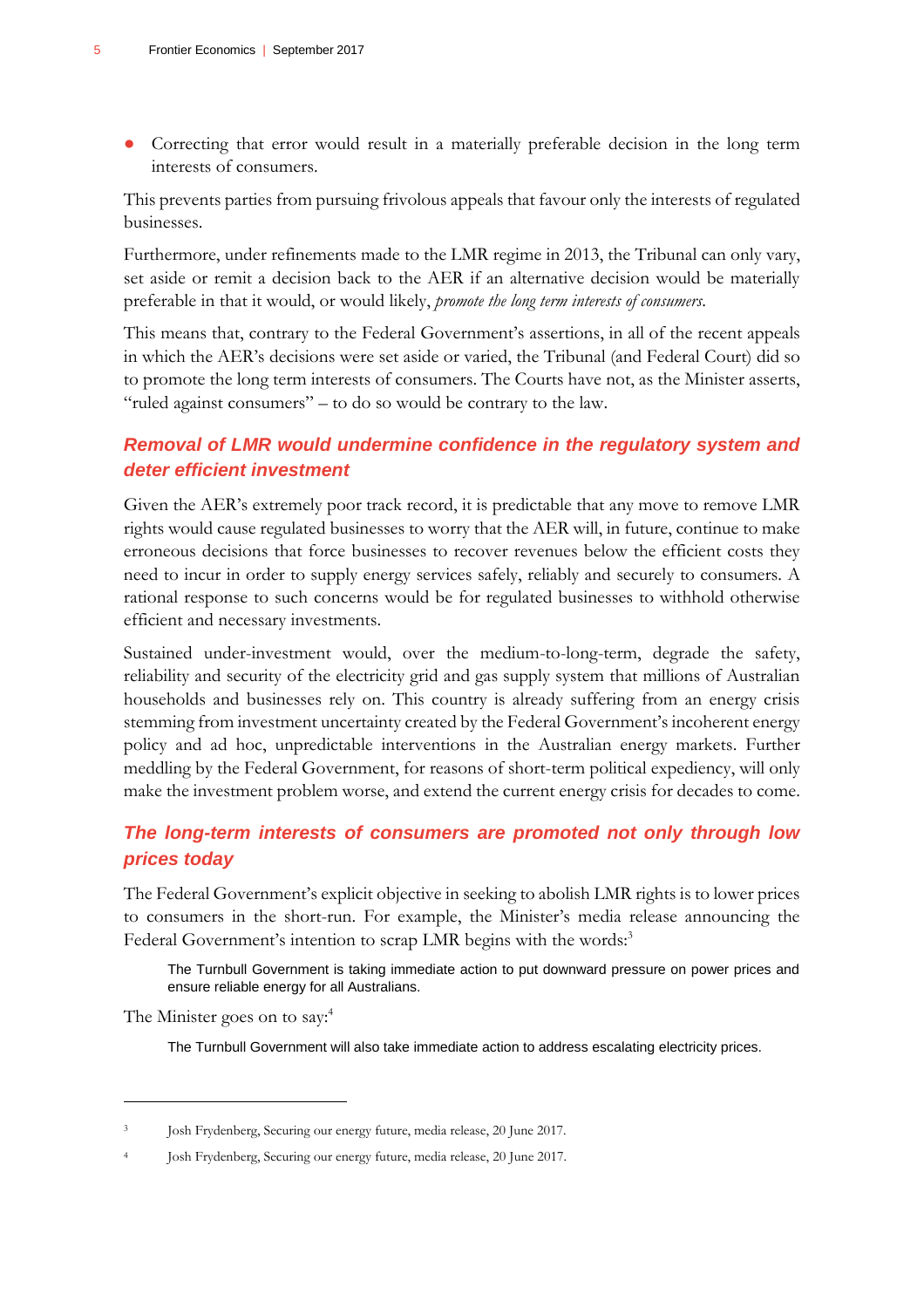We will stop big electricity companies from running to the courts to try to overturn the Australian Energy Regulator's decisions.

However, it is worth noting that the national energy laws do not express the long-term interests of energy consumers, as a regulatory objective, solely in terms of price. Rather, the National Electricity Law (NEL) and the National Gas Law (NGL) define the long-term interests of energy consumers:<sup>5</sup>

…with respect to price, quality, safety, reliability and security of supply.

Whilst it may be convenient politically to force through laws that would result in energy prices being suppressed in the short-term below a level that would allow recovery of regulated businesses' efficient costs — as the AER's past decisions have repeatedly attempted to do this would eventually come at the cost of quality, safety, reliability and security of supply of electricity and gas.

There are many examples around the world of under-investment in essential infrastructure eventually resulting in disastrous consequences for consumers. A well-known case is that of the UK's rail system. Chronic under-funding led to decades of underspending renewals investment in the UK's railway network, then owned by Railtrack (now National Rail). This caused a gradual deterioration in the quality and safety of rail services, which culminated in a number of major crashes in the late 1990s and early 2000s (such as the Ladbroke Grove rail crash, which killed 31 people and injured more than 520; and the Hatfield crash in October 2000, which killed four people and injured more than 70). This episode became known as "the great rail crisis." 6

In response to this crisis, a major program of catch-up renewal investment had to be launched, to restore the safety of the railway network. This led to the National Rail's regulated asset base increasing by  $f(29)$  billion between 2002 and 2010 — a period of just eight years. Over this period, National Rail's annual regulated revenue requirement more than doubled from approximately  $f(2.5)$  billion to over  $f(5.5)$  billion (see Figure below), resulting in a material increase in rail fares to passengers.<sup>7</sup>

The injuries and loss of life to passengers, and the very sharp increases in fares, could have been avoided if investments had been made earlier, when it was efficient to do so.

 $\overline{a}$ 

<sup>5</sup> NEL s.7 and NGL s.23.

<sup>&</sup>lt;sup>6</sup> See Bartle, I. (2004), Britain's railway crisis: A review of the arguments in comparative perspective, Centre for the Study of Regulated Industries, Occasional Paper 20, March.

<sup>7</sup> Department for Transport and the Office of Rail Regulation, Realising the Potential of GB Rail: Final Independent Report of the Rail Value for Money Study – Detailed Report, (the "McNulty Report") May 2011, p.25.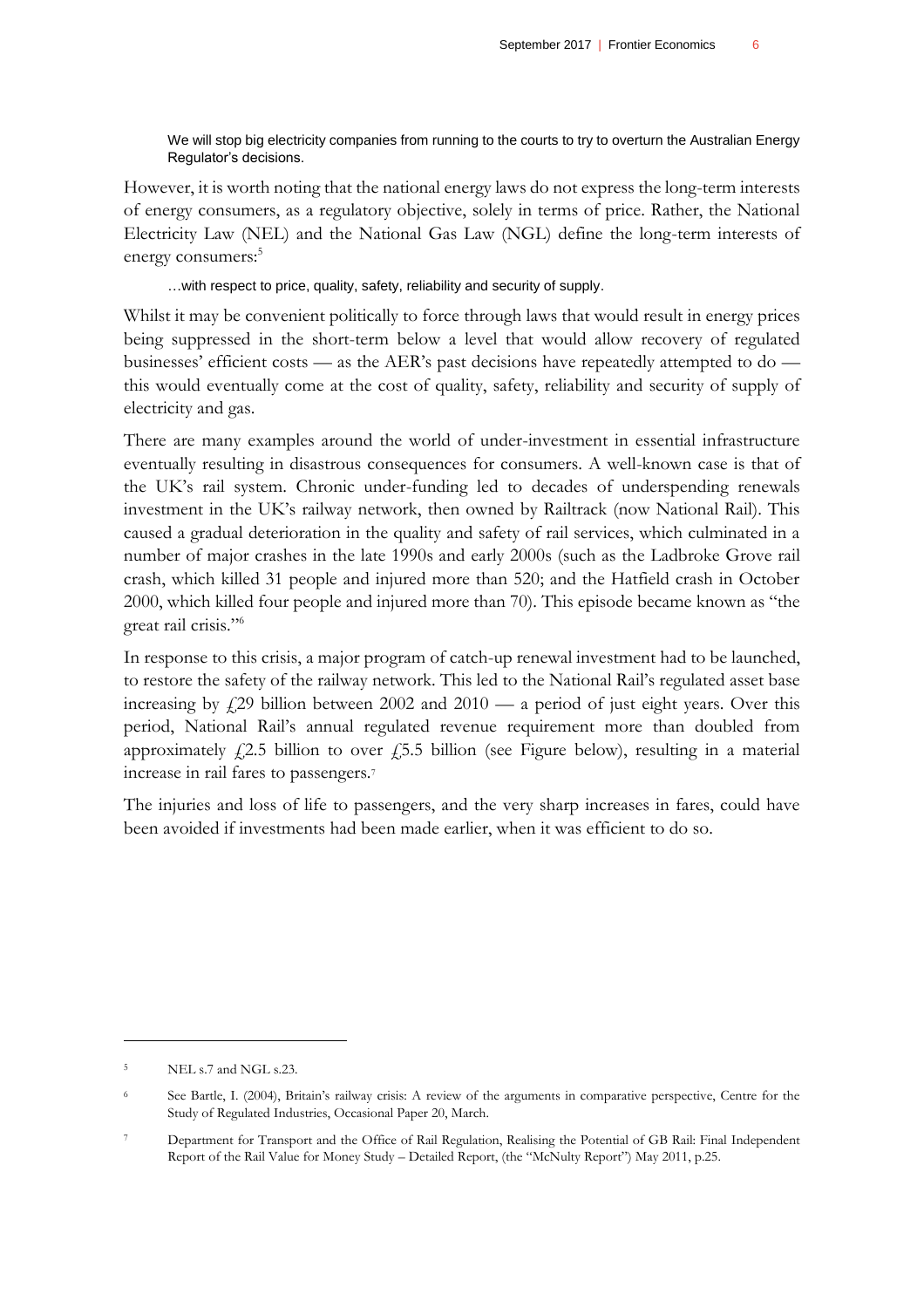$\overline{a}$ 



The AER has demonstrated on many occasions a willingness to set the revenues that regulated businesses are allowed to recover lower than the efficient level, despite warnings that the accompanying scaling back of investment and maintenance activity would eventually compromise the quality, reliability, safety and security of the network in question. It is more than likely that the removal of LMR regime, which would minimise the risk of such erroneous decisions, will result in Australia's energy system becoming less safe, reliable and secure. Eventually, Australian consumers may need to foot a multi-billion dollar bill to fund massive catch-up investment. Neither of these outcomes would promote the long-term interest of energy consumers.

If all these things come to pass, the Australian experience will be used as an example, alongside the UK rail industry, of how *not* to regulate an industry.

# *The Federal Government has ignored calls – including from consumers – to retain and reform LMR*

The Explanatory Memorandum accompanying the Bill claims that COAG concluded in December 2016 that the LMR regime is failing to meet its policy intent and is leading to higher prices for consumers. The Explanatory Memorandum goes on to say that:<sup>8</sup>

The Commonwealth has decided that the most effective way to address these failings, and reduce pressure on energy prices, is to abolish the regime.

It is somewhat ironic that the Federal Government, in tabling the Bill, claims that it is acting in the interests of consumers when, in fact, a number of consumer groups have argued that the LMR regime should be retained.

In September 2016, COAG commenced a consultation on potential reforms to the LMR regime. One of the options canvassed by COAG was the abolition of LMR rights. The overwhelming response to this consultation, including by consumer groups, was that the LMR regime should be kept but improved. For example, the Public Interest Advocacy Centre

<sup>8</sup> Explanatory Memorandum, Competition and Consumer Amendment (Abolition of Limited Merits Review) Bill 2017, paragraph 1.14.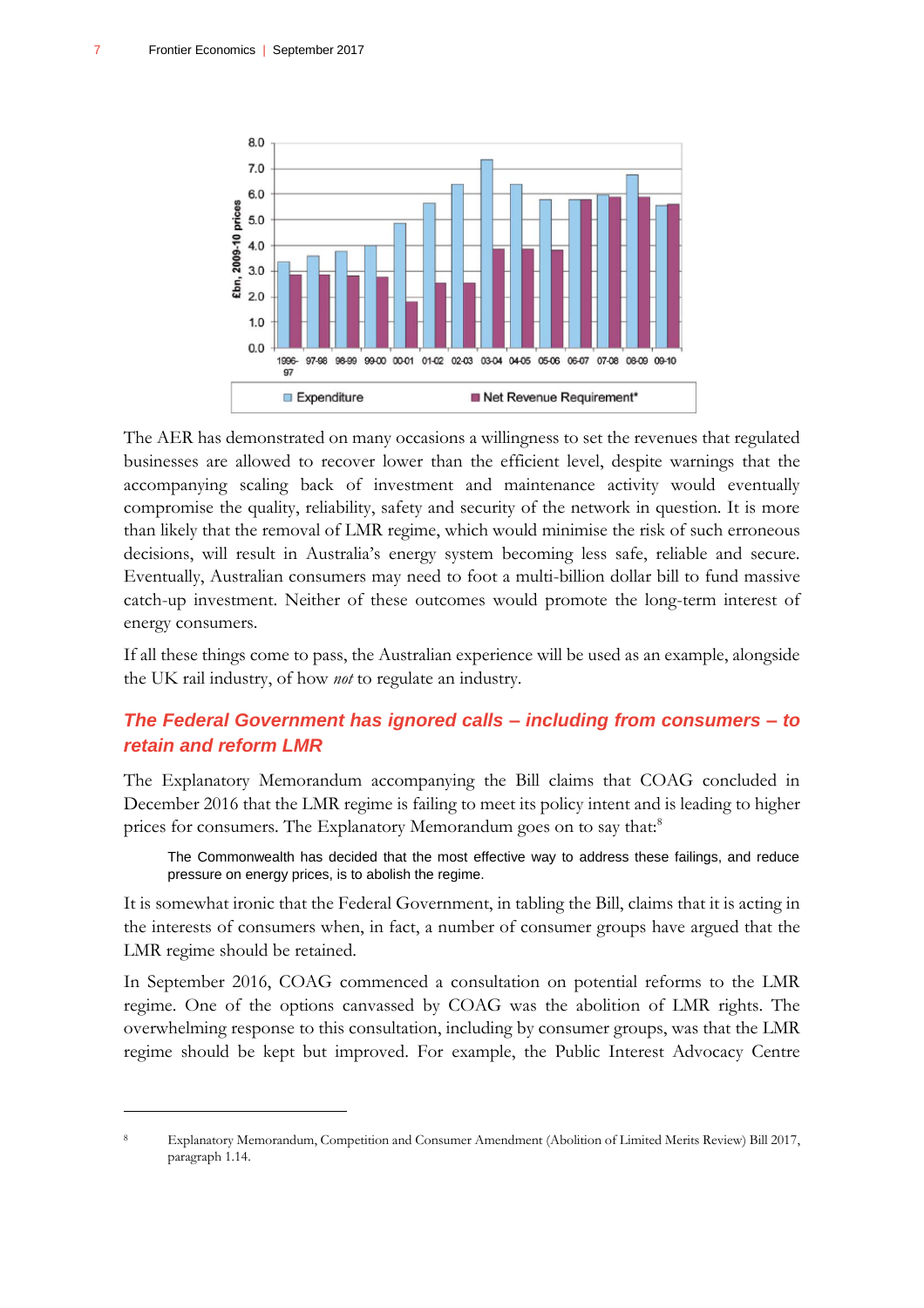(PIAC), which has itself challenged AER decisions via merits review, did not support the abolition of LMR. PIAC submitted that:<sup>9</sup>

…it is too early to fully assess the efficacy of the LMR process following the 2013 reforms

and that removing access to LMR:<sup>10</sup>

would reduce scope for consumer participation.

PIAC concluded that:<sup>11</sup>

On balance, however, PIAC considers that the LMR regime would benefit from targeted reforms to improve protection for consumer interests.

Similarly, Energy Consumers Australia, which was established by the COAG Energy Council as the peak national body to represent the interests of Australian energy consumers (and is therefore uniquely-placed to comment on the consumer perspective in this matter), submitted to COAG that:<sup>12</sup>

While it is clear to ECA that the LMR regime is not performing as intended, it may be premature to conclude that LMR cannot work. The reason for this view is the fact that the current round of appeals has not fully played out, and that the Tribunal affirmed the AER's original decision in relation to a number of grounds of review in the Ausgrid matter (indicating that review is not necessarily a one-way street). Like the Expert Panel, we are also very mindful that there is a legitimate role for LMR in promoting accountability of the regulator for the quality of their decision making and helping to drive continuous improvement in regulatory performance. Further, we also see examples in other jurisdictions internationally where retailers have used LMR regimes to challenge revenue determinations on behalf of their customers. This would be a welcome development in the Australian context.

PIAC, ECA and other submitters put forward serious proposals for the improvement of the LMR regime. However, the Federal Government's Bill brushes aside all of these submissions by seeking to abolish rather than improve the LMR regime. This indicates strongly that the Federal Government's motivation for this Bill is not to promote consumers' interests. Rather, I suspect, it is a cynical attempt to be seen by the public to be doing something — anything in response to the energy policy crisis that is of its own making.

Finally, I note that even the Economic Regulation Authority (**ERA**) of WA, which is subject to the same LMR regime as is the AER, argued that it is premature to abolish the LMR regime. The ERA's submission to COAG noted that:

- An important element in assessing the effectiveness of the LMR regime is its ability to establish a body of precedent which, over time, works to clarify the law and rules, and at the same time limit subsequent appeals activity.
- There were important changes to the LMR regime itself in 2013, and there have been few completed appeals since those reforms were implemented.

 $\overline{a}$ 

<sup>9</sup> PIAC, Paved with good intentions: an assessment of practical outcome against policy intent, Submission in response to the COAG Energy Council Review of the Limited Merits Review Regime Consultation Paper, 7 October 2016, p.2.

<sup>&</sup>lt;sup>10</sup> PIAC submission to COAG, p.1.

<sup>11</sup> PIAC submission to COAG, p.1.

<sup>&</sup>lt;sup>12</sup> ECA, Review of Limited Merits Review, ECA submission to Review of LMR Consultation Paper, October 2017, p.10.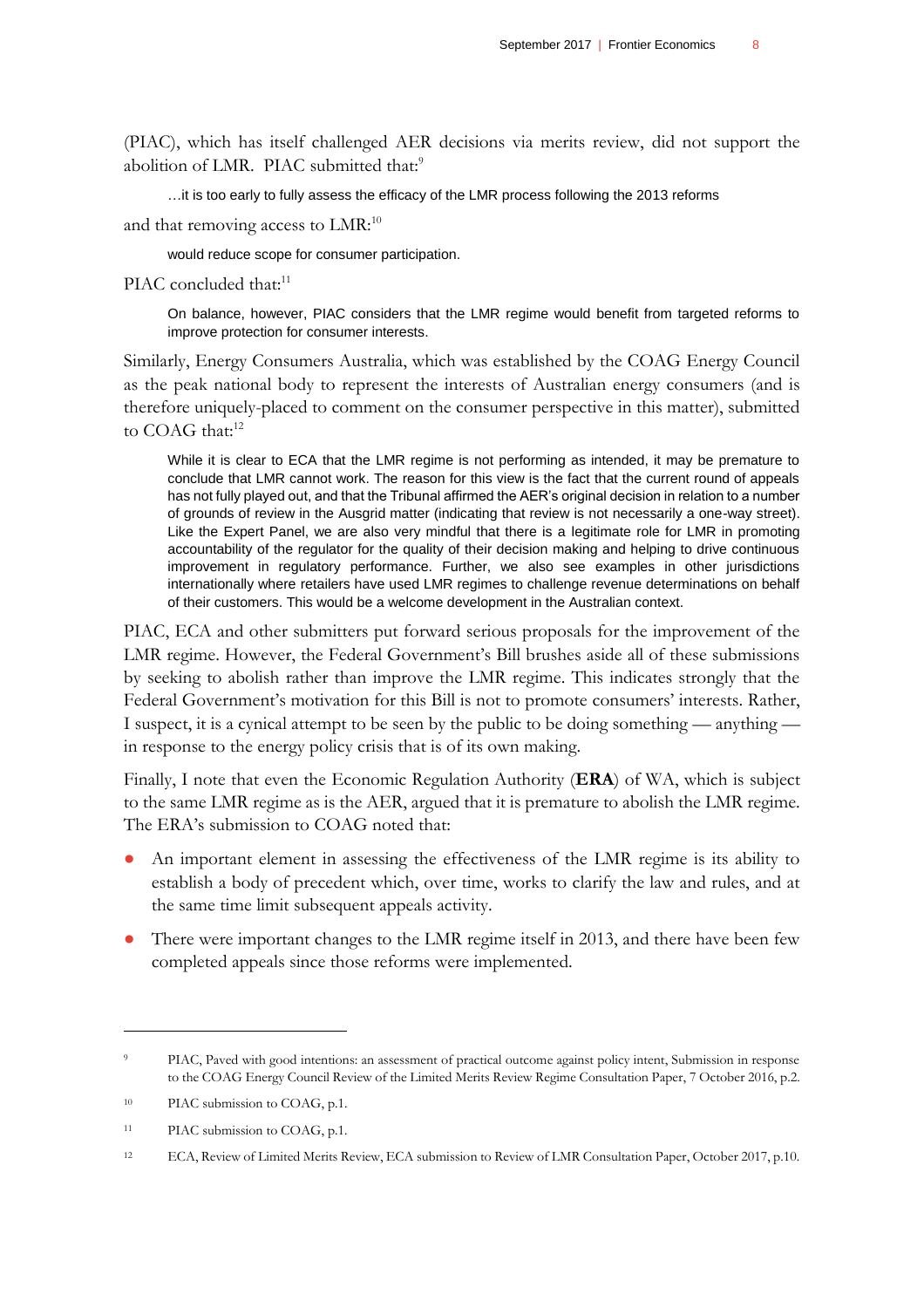The AEMC made major changes to the Rules in 2012, which had the effect of re-opening the regulatory approach in a number of key areas (e.g., the approach to estimating the rate of return that regulated businesses are permitted to earn on their regulated assets). The perceived problems with LMR (e.g., the frequency of appeals, increasing complexity of appeal decisions, and the time taken to achieve decisions) were exacerbated by the 2012 changes to the rules.

#### The ERA went on to conclude:<sup>13</sup>

It therefore is not possible to fully evaluate the effectiveness of the LMR regime at the current time. Nonetheless, the ERA's experience is that LMR has already done much to constrain subsequent appeals activity, such that the perceived problems will attenuate with time. Accordingly, the ERA considers that the LMR regime should be given more time to prove its worth before any major change is made.

Here is another regulator, subject to the same LMR arrangements as the AER, and who has itself had a number of its decisions reviewed by the Tribunal, arguing that the LMR regime should be allowed more time to operate and settle down before any major changes are pursued. As with consumers' views on this matter, the ERA's submission has been ignored by the Federal Government.

#### *Meaningful reforms to the LMR regime*

 $\overline{a}$ 

I agree with the vast majority of submitters to COAG that the LMR regime should be retained but improved. Three examples of meaningful improvements that could be pursued are these:

- *Introduction of a more investigative and collaborative (rather than adversarial) approach by the AER to making its decisions.* Proper engagement with the evidence put forward by businesses and consumers through the regulatory process (combined with the retention of LMR rights) is likely to lead to better, more well-reasoned decisions that are less likely to be appealed.
- *Enhancement of the investigative powers of the Tribunal*. At present the appeal proceedings are highly legalistic, with only senior barristers presenting evidence to the Tribunal on very technical economic and engineering matters. The Tribunal is prevented from hearing directly from technical experts, or benefiting from observing the cross-examination of, or discussion between, experts. Removing these restrictions would allow the Tribunal to cut through the issues more efficiently, and to resolve any matters of dispute more quickly. Reducing the legalism of the LMR process would also make the appeals process more accessible to consumers.
- Introduction of new powers that would allow the Tribunal limit the ability of different parties launching *separate LMR proceedings on substantively similar issues.* The Tribunal could be given additional powers to defer the granting of leave to seek merits reviews to parties if the same or similar grounds are being dealt with by the Tribunal as part of an ongoing appeal.<sup>14</sup> At present, the

<sup>13</sup> ERA, Submission to the COAG Energy Council's 2016 review of the Limited Merits Review Regime, 7 October 2016, p.2.

<sup>14</sup> Further technical details about this proposal are set out in: Frontier Economics, Herbert Smith Freehills, Options for enhancing the Australian Limited Merits Review regime, October 2016.